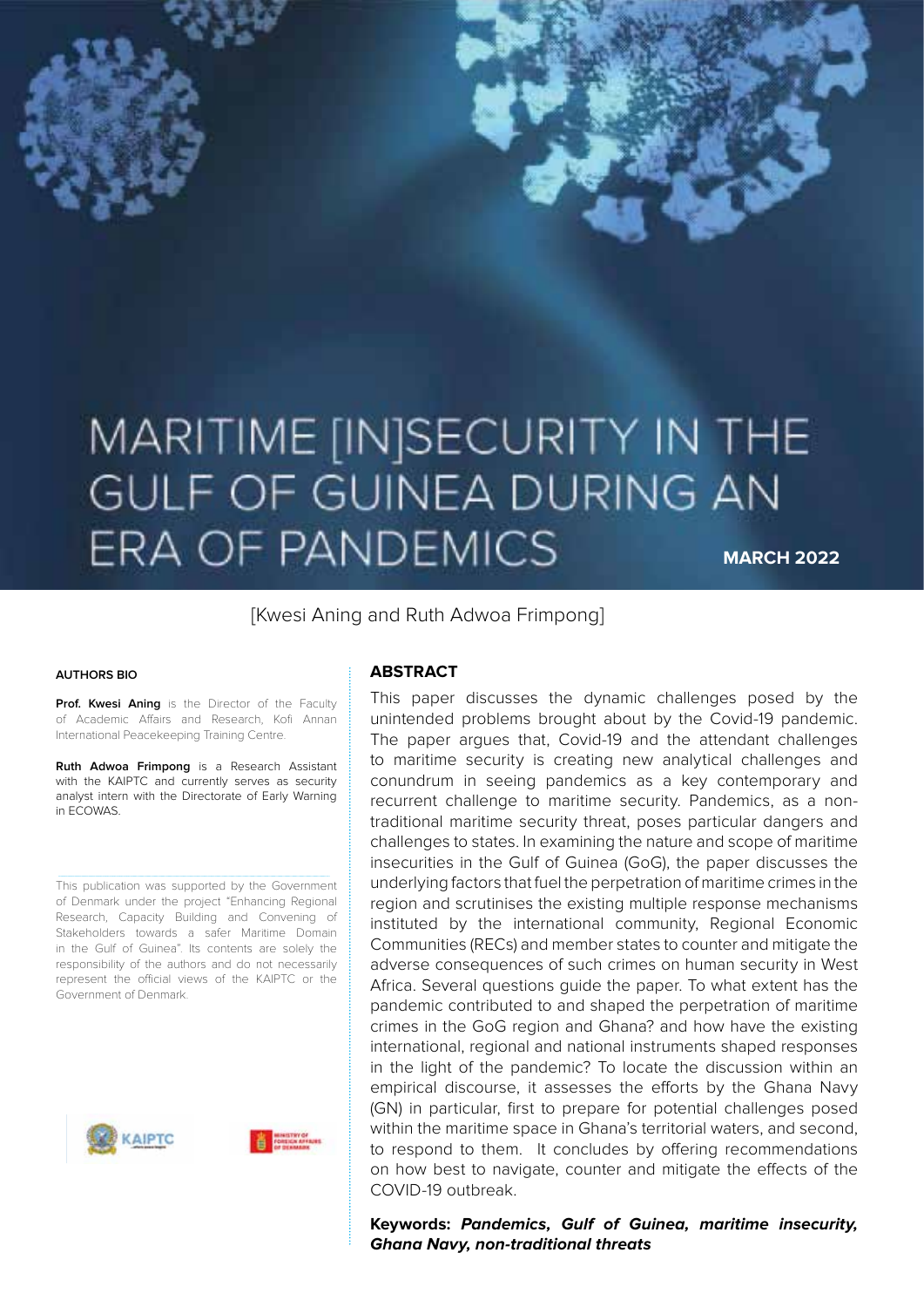### **Introduction**

This paper discusses the nature and scope of maritime insecurity in the GoG. It examines the underlying factors that fuel the perpetration of maritime crimes in the region and examines the existing response mechanisms instituted by the international community, Regional Economic Communities (RECs) and member states to counter and mitigate the adverse consequences of such crimes on human security in West Africa. Furthermore, the paper also examines the nature of maritime insecurities in the GoG in the wake of the COVID-19 pandemic, with specific reference to the efforts made by the Ghana Navy (GN) in particular to prepare for potential challenges posed within the maritime space in Ghana's territorial waters. In seeking answers to the challenges posed by the pandemic, several questions will be posed to guide the paper. To what extent has the pandemic contributed to and shaped the perpetration of maritime crimes in the GoG region and Ghana? and how have the existing international, regional and national instruments shaped responses in the light of the pandemic? The paper concludes by offering recommendations on how best to navigate the counter and mitigating mechanisms even as the world adjusts daily activities to the COVID-19 outbreak. To begin, however, a discussion on the conceptual conundrum around key terminologies will be undertaken.

# **Negotiating a conceptual conundrum**

There is general lack of consensus on the concept of maritime security. While one argument establishes that maritime security should be defined as the absence of threats, another argument holds that it should include how law enforcements can be made effective at sea.<sup>1</sup> The former argument has been criticized as "insufficient since it does neither prioritize issues, nor provide clues of how these issues are interlinked, nor outlines of how these threats can be addressed".2 The 2016 African Charter on Maritime Security and Safety and Development in Africa (Lomé Charter) defines maritime security as "the prevention of and fight against all acts of threats of illicit acts

against a ship, its crew and its passengers or against the port facilities, maritime infrastructure, maritime facilities and maritime environment".<sup>3</sup> In essence, it emphasises the need to adopt an integrated approach to tackling maritime security influenced by the thinking that a maritime security agenda concentrating solely on piracy and armed robbery at sea would be skewed in favour of the developed maritime states agenda of protecting their trading interests.4 This definition takes into consideration both the aspects of ensuring safety at sea as well as the safeguarding against threats that arise at sea. For the purpose of this paper, maritime security encompasses the safeguarding of a state and its maritime domain against threats such as maritime inter-state disputes, maritime terrorism, piracy, trafficking of narcotics, people and illicit goods, arms proliferation, illegal fishing, environmental crimes, or maritime accidents and disasters. Maritime security hinges on the Copenhagen school securitization theory. This theory postulates that political issues are constituted as extreme security issues to be dealt with urgently when they have been labelled as 'dangerous', 'menacing', 'threatening', 'alarming' and so on by a 'securitising actor' who has the social and institutional power to move the issue 'beyond politics. As such, this theory establishes that 'the maritime' has become an issue that is securitized by raising the profile of maritime issues and increases the resources available to address these threats.<sup>5</sup>

### **Pandemics and state responses**

Pandemics are not a new phenomenon. There have been about twenty (20) major global pandemics in the world.<sup>6</sup> These include the Black Death of 1346-1353, the Flu Pandemic of 1889-1890, the Spanish Flu 1918-1920, the Asian Flu of 1957-1958, the Acquired Immune Deficiency Syndrome (AIDS) pandemic from 1981 to date, the West Africa Ebola of 2014- 20167 , and recently the novel Corona virus disease (COVID-19) pandemic in 2020. The World Health Organisation (WHO) established that this novel virus was identified in 2019 in Wuhan, China and was not common in humans.<sup>8</sup>

7 Ibid.

8 World Health Organization. (n.d.). Corona virus disease pandemic. Retrieved from: https://www.who.int/emergencies/diseases/novel-coronavirus-2019

<sup>1</sup> Bueger, C. (2015). What is maritime security? Marine Policy, 53, 159-164. Retrieved from: https://www.sciencedirect.com/science/article/pii/ S0308597X14003327

<sup>2</sup>Bueger, C. (2015). What is maritime security? Marine Policy, 53, 159-164. Retrieved from: https://www.sciencedirect.com/science/article/pii/ S0308597X14003327 p. 159

<sup>3</sup> African Union. (2016). African Charter on Maritime Security and Safety and Development in Africa (Lomé Charter). Retrieved from: https://au.int/ sites/default/files/treaties/37286-treaty-african\_charter\_on\_maritime\_security.pdf

<sup>4</sup> Ibid.

<sup>5</sup>Buerger. Op cit

<sup>6</sup>Jarus, O. (2020). "20 of the Worst Epidemics and Pandemics in History". Live Science. Retrieved from https://www.livescience.com/worst-epidemicsand-pandemics-inhistory.html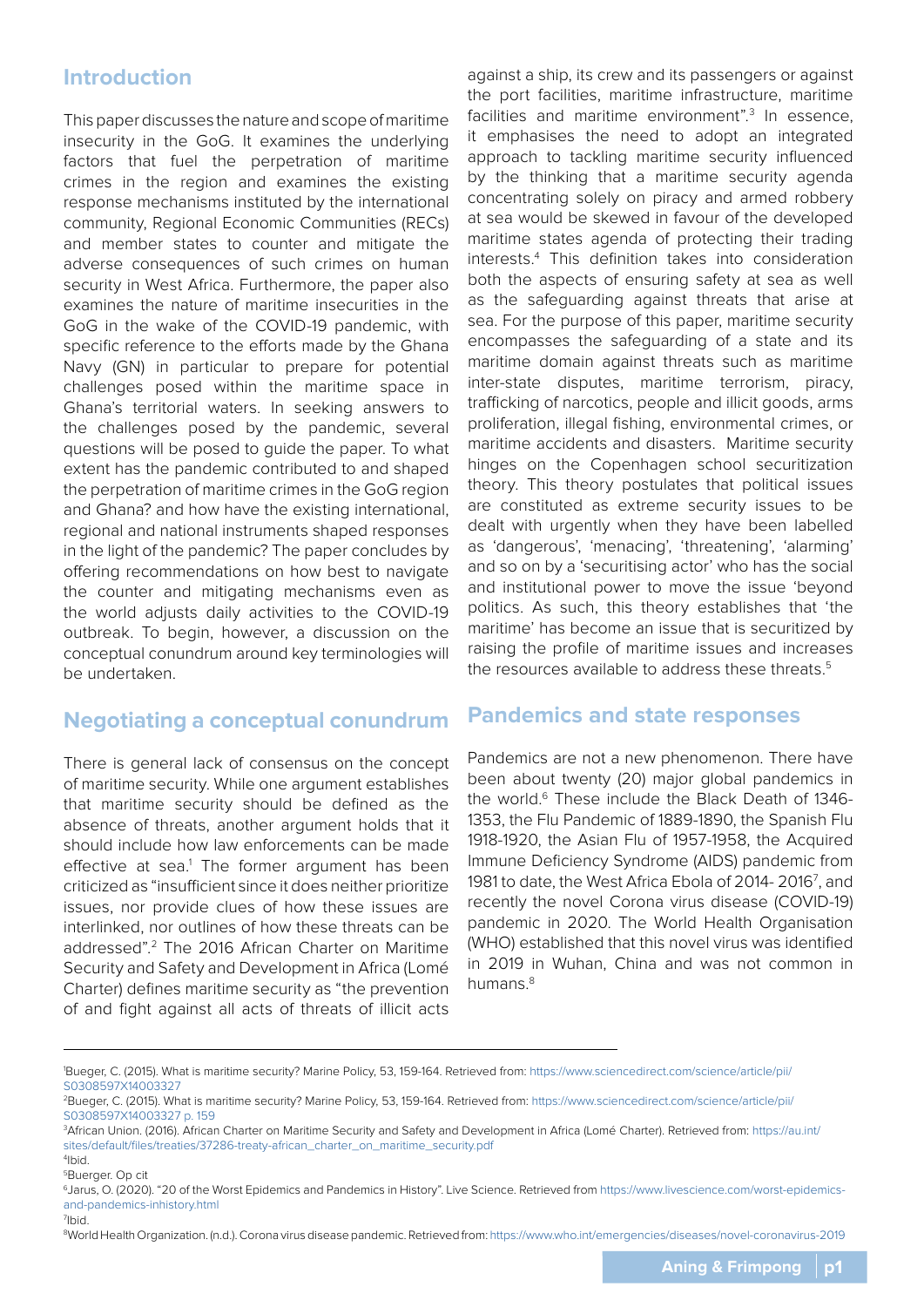The COVID-19 pandemic led to a human security crisis as it resulted in the loss of about five million lives worldwide<sup>9</sup>. The panic and anxiety caused by the outbreak had immense political<sup>10</sup>, security and socio-economic<sup>11</sup> impacts on the international community. It exposed structural weaknesses in most states, especially those in West Africa among other regions. Pandemic outbreak further revealed the social vulnerabilities in the quality of education, health and business economies of West Africa. The World Health Organisation (WHO) declared the urgency for a worldwide adherence to safety protocols such as the practise of social distancing, wearing of face masks, use of alcohol-based sanitizers and other Personal Protection Equipment (PPEs). Subsequently, with the availability of vaccines, WHO directed all states to vaccinate their citizens. The pandemic has impacted the fabric of societal life and influenced how state activities are conducted<sup>12</sup>. This global health impacted on the already complex and existing security challenges in the Gulf of Guinea and the wider international community. It has also shaped the nature and context in which pandemics exacerbate the socio-economic inequalities in states, especially those with weak institutional capacity.

### **The scale of maritime insecurity in the GoG**

Gulf of Guinea (GoG) region<sup>13</sup> was the gateway for the penetration, advancement and consolidation of European colonial enterprise and presence in Africa.<sup>14</sup> It is a region of economic importance as it possesses vast natural resources such as reserves of hydrocarbons, minerals (diamond, tin and cobalt), and fisheries resources. Its waterways have provided a critical access for the import and export of goods and services to and from global markets in the North and South. Additionally, it is home to a variety

of wildlife and forest reserves that contribute to internal revenue generation of states but are also prone to imprudent exploitation due to weak or nonexistent state regulatory frameworks. Such viable opportunities in the region have resulted in what can be termed as the 'second scramble' for Africa by former colonial rulers and emerging economies such as Russia, Turkey, Brazil and China<sup>15</sup>. However, the economic and strategic opportunities provided by the region and its abundance of natural resources has also generated the resource curse motivated by geopolitical, geo-economic and geostrategic reasons.16 There is the increasing concern about how multifaceted domestic, regional and international threats and vulnerabilities undermine the exploitation and development of the region's vast resources.

Since the 1990s, GoG states have focused on mitigating land-based insecurities and have since the 1960s given minimum attention to maritime insecurities. The discourses around maritime security have gained prominence among policymakers and scholars due to the presence of threats such as illicit trafficking of persons, small arms and light weapons (SALW) and contraband goods coupled with illegal unregulated and unreported (IUU) fishing, maritime piracy and other maritime criminalities complicates the security issue in the GoG region.<sup>17</sup> Consequentially, maritime insecurity in West Africa also has direct implications on global security.<sup>18</sup> The surge in threats, such as maritime piracy, for instance, stems from the disorder that surrounds the regional oil industry. Oil established states such as Nigeria, Equatorial Guinea, Cameroon, Angola and Gabon together with West African states such as Ghana, Cote d'Ivoire, Senegal, Liberia and Sierra have made discoveries of crude oil in commercial quantities and are contending with issues of maritime piracy.

9. Obinna Ifediora and Kwesi Aning. 2017. 'West Africa's Ebola pandemic: towards effective multilateral responses to health crises', Global Governance, Vol. 23, no. 2

13Sometimes referred to as the Bight of Benin.

- 15. Katy Marriott. 2014. 'The 'second scramble' for Africa', Geopolitics, 20 November.
- 16 . Amber Murrey and Nicholas Jackson. 2019. 'Africa and the Resource Curse Idea', at (PDF) Africa and the Resource Curse Idea (researchgate.net) 17Kwesi Aning, Emma Birikorang, Anna Mensah, John Pokoo, Elsie Techie-Menson. 2022. Maritime Insecurity in the Gulf of Guinea: Ghana's Actual Maritime Crime Culture. Microsoft Word - WP1 POLICY BRIEF HAA Edits.docx (safeseas.net)

<sup>&</sup>lt;sup>10</sup>Governments implemented lockdowns, closed international entry points (both land borders and airports) and provided COVID-relief measures to protect citizens' safety and livelihood. Political activities such as electioneering processes were halted in some states and later organized under little or zero adherence to COVID protocols.

<sup>11</sup>Citizens all over the world had to refrain from social gatherings which were the crust of life, industries and organizations instituted Work from Home (WFH) policies and made use of technologies and software such as Zoom and Teams to achieve productivity whereas the decline in economic activities caused some industries and organizations to lay off staff. Prices of basic commodities such as water and food soared up due to panic buying and hoarding by citizens.

<sup>&</sup>lt;sup>12</sup>See the background paper by Kwesi Aning and Frank Okyere. 2020. COVID-19 socio-economic assessment in Ghana: social cohesion and community resilience. Mimeo, unpublished

<sup>&</sup>lt;sup>14</sup>Ukeje, C., & Ela, W. M. (2013). African approaches to maritime security: The Gulf of Guinea. Friedrich-Ebert-Stiftung, Regional Office Abuja. Retrieved from: https://library.fes.de/pdf-files/bueros/nigeria/10398.pdf.

<sup>&</sup>lt;sup>18</sup>For example, in 2007, around 60% of cocaine on the European market (valued at USD 1.8 billion) had transited through West Africa. A large part of the cargoes of drug trafficking arrives in Africa on cargo ships, after which they are transferred in small boats for their expedition to other continents. In this regard, of the 775 million USD in contraband cigarettes and the approximately 438 million USD in counterfeit medicine for malaria, which pass through West Africa, are transported by Sea. It covers north-western coast of African states such as Sierra Leone, Senegal, Liberia, Cote d'Ivoire, Ghana, Togo, Benin, Cameroon, Equatorial Guinea, Gabon, the islands of Sao Tome and Principe, Gabon, the Democratic Republic of Congo, the Congo and Angola on the southernmost areas. See Aning, K. and Pokoo, J., 2014. Understanding the nature and threats of drug trafficking to national and regional security in West Africa. Stability: International Journal of Security and Development, 3(1), p. Art. 8. DOI: http://doi.org/10.5334/sta.df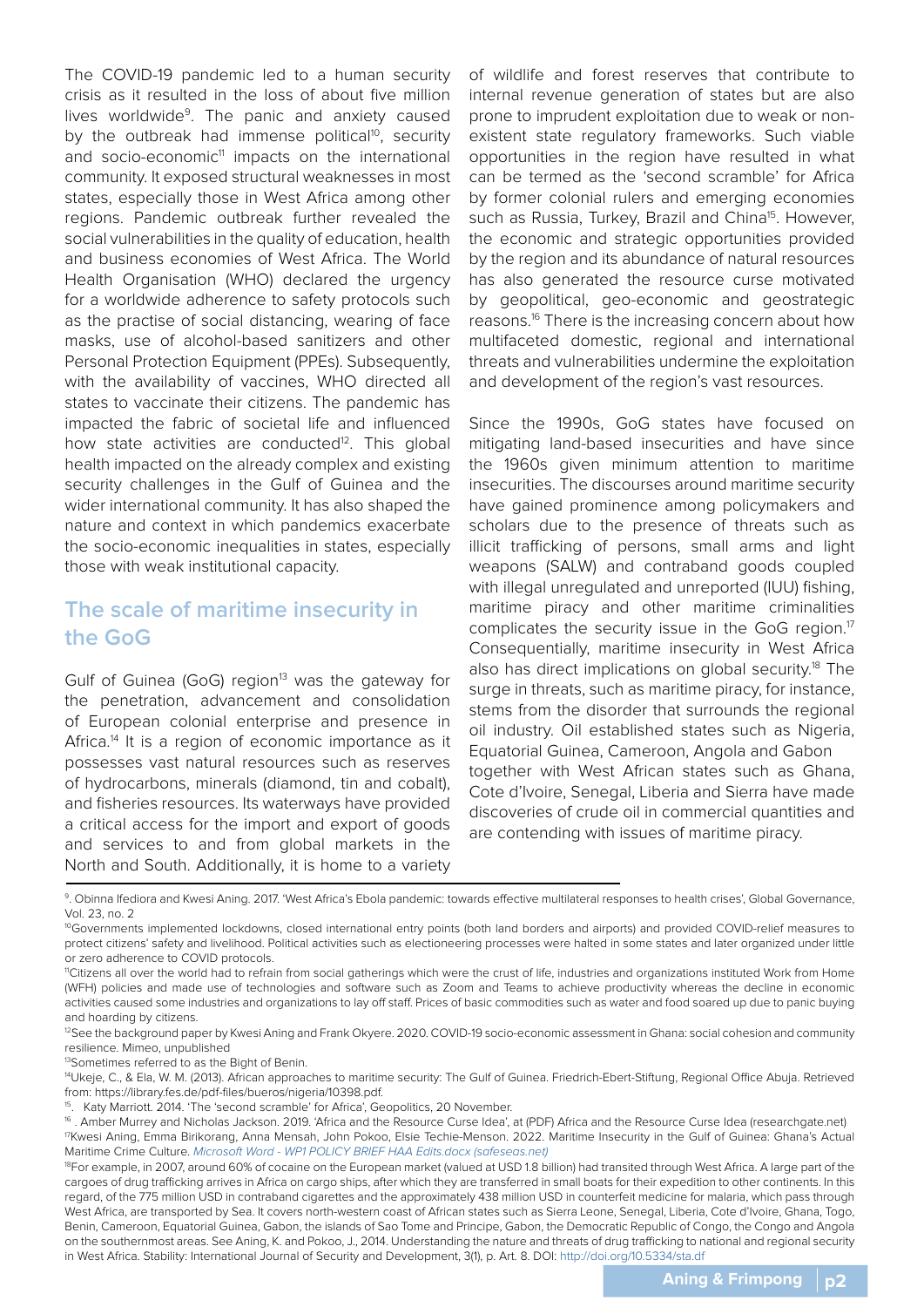An increase in the number of pirate activities in the GoG represents a significant ratio of attacks in West African waters mainly due to weak counter-piracy mechanisms.19 Illegal Unregulated and unreported (IUU) fishing also constitutes a threat to maritime security in the GoG. It is reported that almost 40 per cent of the fishing activities in West African waters is carried out illegally.<sup>20</sup> This poses critical economic challenge for West African governments, who collectively lose as much as \$1.5 billion annually because of IUU fishing.<sup>21</sup> There is also the issue of the smuggling of drugs, weapons and other contraband goods through African waters. Today, the GoG has become the most preferred transit route and hub for the smuggling of narcotic and psychotropic drugs such as cocaine, caffeine, nicotine, marijuana, and certain pain medicines from South America as well as the destination for fake and sub-standard pharmaceutics from Asia and the Far Fast.<sup>22</sup>

# **Contributing elements to Maritime Insecurity in the GoG**

Insecurity in the region is caused by a cocktail of factors that are both historical and contemporary. The negligence of post-colonial African states to remodel their governance structures devoid of domination and exploitation of resources by colonial powers in Europe has contributed to insecurities in the GoG. It has resulted in the incapacity and unwillingness of African states to accomplish basic sovereign duties and responsibilities, including establishing law, order, security and social cohesion.<sup>23</sup> Bad governance practices coupled with weak law enforcement frameworks aggravates maritime security in West Africa. This is complicated by corruption $24$  and mismanagement of natural resources in this region

by poor governmental policies which results in overexploitation of these resources. This creates a situation where citizens resort to any means available to improve their circumstances—even if through illegal trade, insurgency, or piracy. This leaves Africa's maritime domain susceptible to threats such as IUU fishing, maritime piracy, armed robbery and terrorism. a typical example of such a situation is the social inequalities and environmental pollution created from foreign oil exploitation in the Niger Delta region and further has produced incidences of maritime piracy.<sup>25</sup>

There is also the presence of local militant groups<sup>26</sup> that have morphed into criminal and organised transnational syndicates. This is also exacerbated by international factors such as the infiltration of foreign terrorist fighters (FTFs). International terrorist groups were able to co-opt local social grievances to rally support and radicalize local populations in the adjacent region during the crisis in northern Mali in 2012.<sup>27</sup> In addition, the present security situation in Mali and Burkina Faso together with the insurgencies in Nigeria create a pool for the operations of armed groups. The mobility of these groups facilitated by weak and porous borders to an extent contributes to maritime crimes in the GoG. Moreover, international terrorist groups have leveraged on the socioeconomic inequalities in West Africa and provided disenfranchised groups with a violent means of being heard. Instability in the Gulf of Guinea has been influenced by terrorist groups' proximity in the Sahel, as well as migration of people and weapons prompted by events in Mali and North Africa.<sup>28</sup> Furthermore, insurgency groups have discovered old trade routes and informal economies for the trafficking of drugs, goods, and people. This dynamic is fuelled by porous borders, limited state reach, and weak enforcement mechanisms.29

27International Peace Institute. (2014). 28Ibid.

<sup>19</sup>Ukeje, & Ela, op. cit

<sup>&</sup>lt;sup>20</sup>Environmental Justice Foundation. (2012). Pirate Fishing Exposed. The Fight Against Illegal Fishing in West Africa and the EU Retrieved from: https:// ejfoundation.org/reports/pirate-fishing-exposed-report

<sup>&</sup>lt;sup>21</sup>. Elei Green Igbogi. 2019 'Illegal Fishing Activities in the Gulf of Guinea: Economic, Environmental and Social Impact on Nigeria's National Development', CURRENT STUDIES IN COMPARATIVE EDUCATION, SCIENCE AND TECHNOLOGY, VOLUMES 5&6, NUMBERS 1-2, 2019, 22Ukeje, & Ela, op cit.

 $23$ Ibid.

<sup>&</sup>lt;sup>24</sup>Both low- and high-level corruption facilitate and encourage pirate-related activity in the Gulf of Guinea. Nigeria and Cameroon jointly place at 144 out of 175 countries in Transparency International's 2013 Corruption Perceptions Index. Cote D'Ivoire sits at 136, while Togo is close behind at 123. (See Onuoha, F. C. (2012). Oil piracy in the Gulf of Guinea. conflict trends, 2012(4), 28-35; Corruption Perceptions Index (2013). Transparency International). <sup>25</sup>In 2014, the average amount for the release of one foreign seafarer was approximately \$15,000. By 2019, the average amount paid for the release of one foreign seafarer had increased to \$40,000. With 25 piracy abductions in 2020, resulting in 122 foreign seafarers taken hostage, interviewed K&R experts approximate roughly \$4 million in ransom payments going into the hands of Niger Delta-based pirate groups in 2020 alone. (See ICC International Maritime Bureau, Piracy and Armed Robbery Against Ships (2020)).

<sup>&</sup>lt;sup>26</sup>An example of such a group in the Gulf of Guinea, and the Nigerian coastal region in particular, the Niger Delta Avengers (NDA) that emerged in early 2016. The NDA openly challenges the Nigerian government, their armed forces and international oil companies. The Nigerian government, its armed forces, and multinational oil firms are publicly challenged by the NDA. The NDA's popularity is highlighted by assertions made by lesser militant groups such as the Red Egbesu Water Lions, Concerned Militant Leaders, Indigenous People of Biafra Movement, Joint Niger Delta Liberation Front, and other activist groups that ally with or diverge from more militant movements (See Very, F. (September 28, 2016). How we Made it in Africa. Maritime insecurity in the Gulf of Guinea: Threats, vulnerabilities and opportunities. Retrieved from: https://www.howwemadeitinafrica.com/maritime-insecurity-gulf-guineathreats-vulnerabilities-opportunities/56080/ accessed on 2 March 2022).

<sup>29</sup>Kwesi Aning. 2021. West Africa Security Perspectives: Kwesi Aning Explains, May. DOI:10.13140/RG.2.2.27018.59842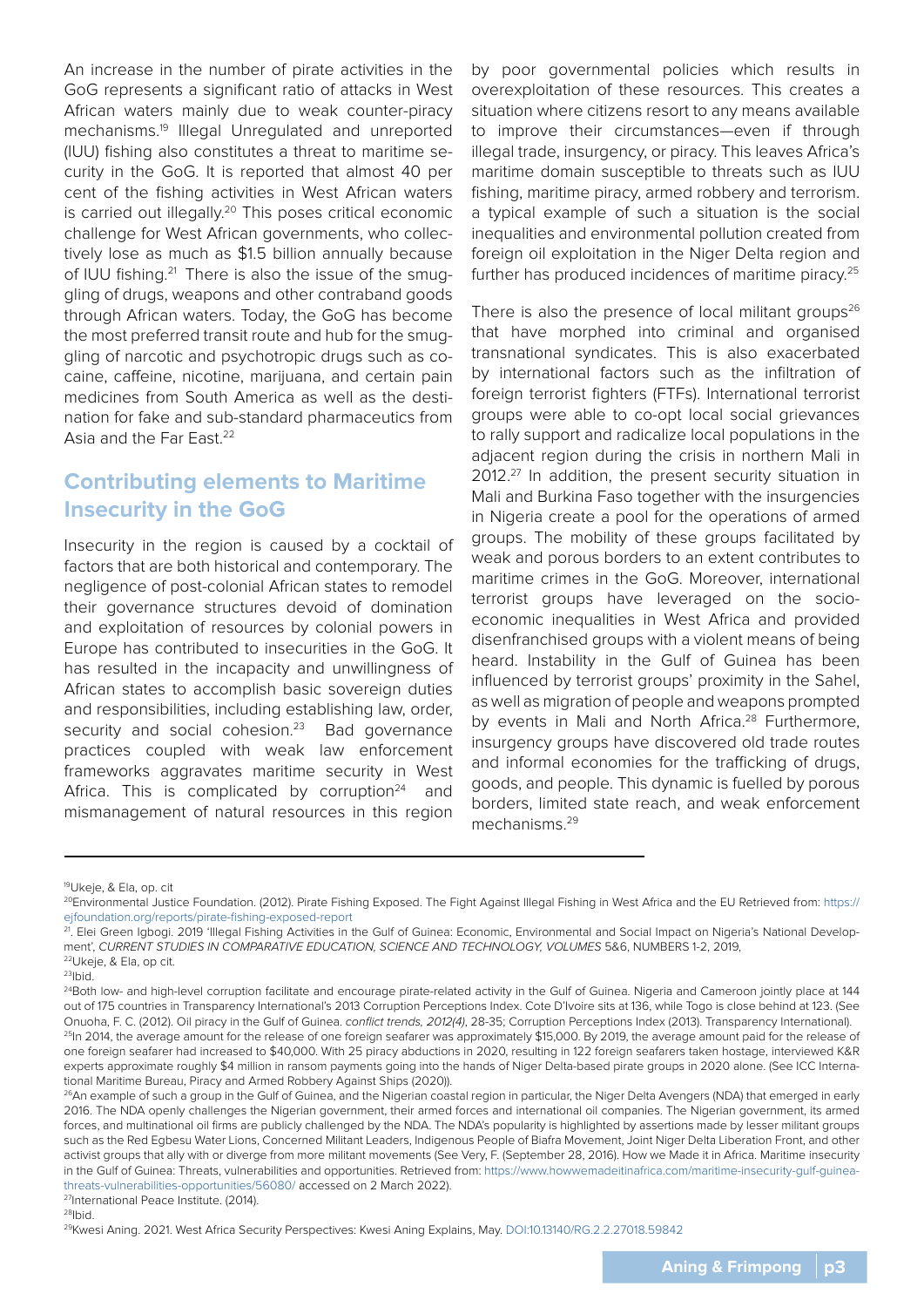### **Response Mechanisms to Maritime Insecurities in the GoG**

#### **International-level**

Maritime insecurity in the GoG has implications for international security due to the geopolitical positioning of West African coastal states. GoG serves both as a source and transit routes for illegal migration, trafficking of narcotic drugs and SALW as well as contraband goods from the Middle East and South America. The situation prompted the attention of the International Maritime Organization (IMO) which was followed by a response of the UN Security Council in the adoption of Resolution 2039 in February 2012.30 This all-important document encourages states of the sub-region to counter piracy at regional and national levels and prompted the Economic Community of West African States (ECOWAS), the Economic Community of Central African States (ECCAS) and the Gulf of Guinea Commission (GGC) to draft a regional strategy.31 It also provides the basis for external partnerships. For example, countries such as the United States, the United Kingdom, Brazil, Denmark, France and Spain have contributed to bilateral partnerships. These international partnerships recognize that maritime risks in West Africa are a component of transnational crime with far-reaching consequences far beyond the immediate region.<sup>32</sup>

### **Regional-level**

One of the continental mechanisms formulated and adopted by AU member states in the fight against maritime crimes is the Africa Integrated Maritime Strategy 2050, adopted in 2014. The strategy engages with maritime security from a multidimensional perspective. The scope covers piracy and armed robbery at sea and other illicit activities at sea, as well as putting sustainable development of the

African Blue Economy and Maritime Safety at the core of dealing with maritime security.<sup>33</sup> Another policy document that guides states operations in the GoG is the African Charter on Maritime Security and Safety and Development in Africa. Formulated in 2016 at the continental level, it sought to address issues of maritime insecurity in Africa, by preventing and suppressing national and transnational crimes including: terrorism, piracy, armed robbery against ships, drug trafficking, smuggling of migrants, trafficking in persons and all other kinds of trafficking transiting through the sea and IUU fishing and protect the marine environment in the space of coastal and insular States, in particular.<sup>34</sup> As part of its objectives are the promotion of a flourishing and sustainable Blue/Ocean Economy and enhancing cooperation in the fields of maritime domain awareness, prevention by early warning and fight against piracy, armed robbery against ships, illicit trafficking of all kinds, the pollution of the seas, cross-border crime, international terrorism and the proliferation of small arms and light weapons.<sup>35</sup> Other regional mechanisms such as ECOWAS's Integrated Maritime Strategy (EIMS)<sup>36</sup>, the Djibouti Code of Conduct<sup>37</sup> and the Intergovernmental Authority on Development's (IGAD) Integrated Maritime Strategy<sup>38</sup> have been instrumental, first in appreciating the extent of the threats posed within the maritime space, and in controlling the incidences of such crimes in the GoG.

#### **State-level**

GoG States have demonstrated at least on the political level, a commitment to combatting maritime crimes through: (a) the ratification; and (b) adoption of international and regional frameworks on maritime insecurity. Statutory response mechanisms have also been instituted to counter maritime insecurities in the GoG that contributes to ensuring security in West African waters. In 2013, the Yaoundé Summit

<sup>30.</sup> Dennis Amable. 2018. 'UNODC's Fight against Drug Trafficking in West Africa: A Comparative Case Study of Ghana and Guinea-Bissau', International Journal of Social Science and Humanities Research. Vol. 6, Issue 1,

<sup>&</sup>lt;sup>31</sup>The Yaounde Code of Conduct was adopted in meeting of heads of West and Central African states on June 24-25, 2013 in Yaoundé, Republic of Cameroon, at the Joint Summit on the regional strategy to combat piracy, armed robbery, and other illicit activities committed at sea in the Gulf of Guinea.

 $32$ Ibid.

<sup>33</sup>Egede, E. (2018). Maritime security: Implementing the AU's AIM strategy. Retrieved from: https://www.africaportal.org/features/maritime-securityimplementing-aus-aim-strategy/ accessed on 2 March 2022.

<sup>34</sup>African Union. (2016). African Charter on Maritime Security and Safety and Development in Africa. Addis Ababa 35Ibid.

<sup>36</sup>The EIMS emphasises a people-centric response to the management and exploitation of the maritime domain and supports the shift from 'an ECOWAS of States to an ECOWAS of people'. In this context, the EIMS is predicated on inter-agency collaboration at the national level and must bring together political affairs, legal matters, regional security and defence, law enforcement (police, gendarmerie, intelligence, investigation), maritime administration, and port authority, early warning/observation and monitoring and response, agriculture, etc. to coordinate and synergise their activities and responses within the maritime domain.

<sup>37</sup>This is the policy document that was adopted on 27 November 2007 on the issues of piracy and armed robbery against ships in waters off the coast of Somalia which, among other things, called upon Governments in the region to conclude, in cooperation with IMO, and implement a regional agreement to prevent, deter and suppress piracy and armed robbery against ships.

<sup>38</sup>The IGAD Integrated Maritime Strategy was formulated to address holistically the priorities of the regional maritime domain and addresses other maritime related challenges, as well as opportunities for our region. It is a cross-sectorial framework formulated in order to anchor a sustainable regional maritime domain as well as adhere to the overall objectives of the blue economy in light of our regional and continental perspectives.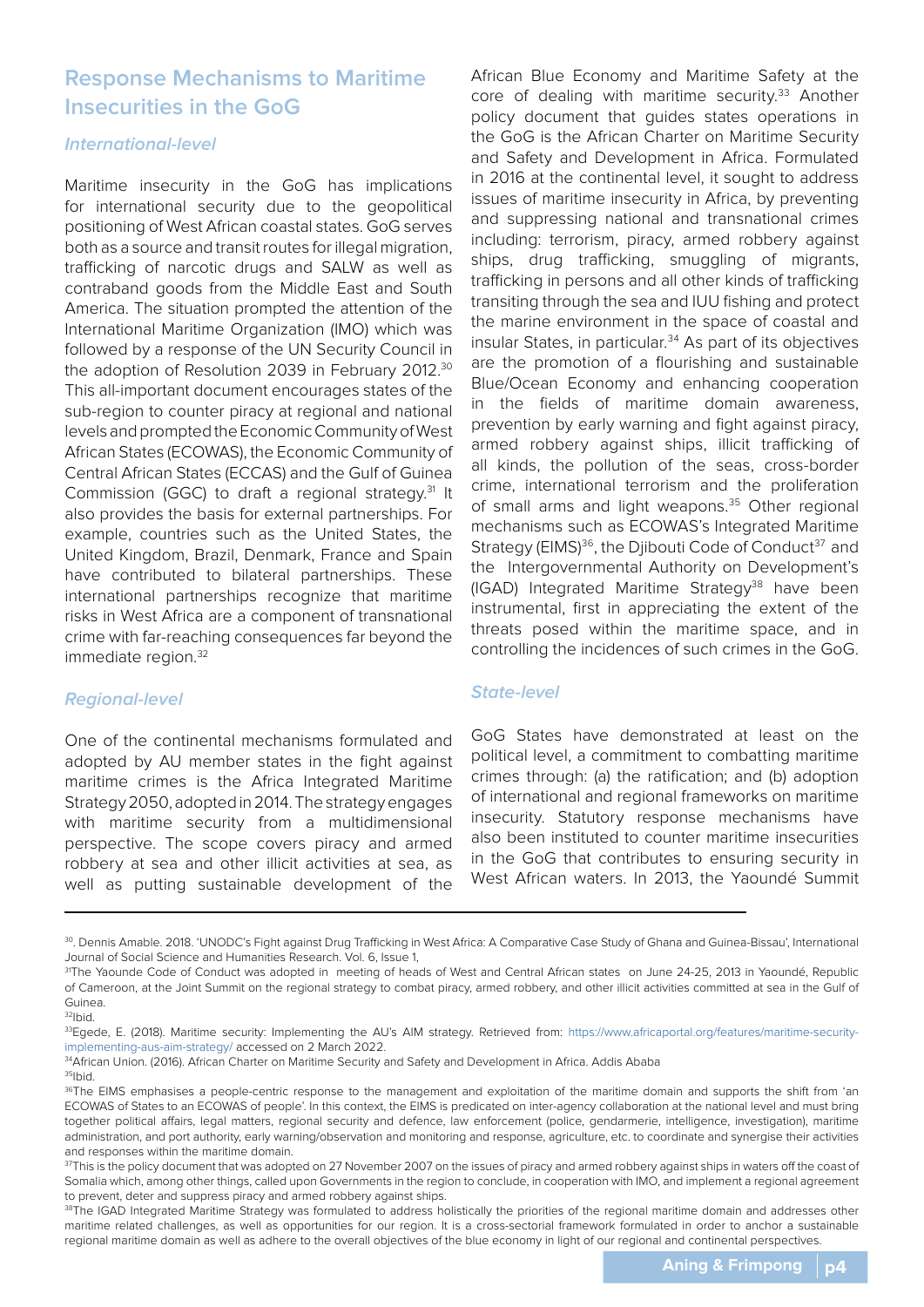on Maritime Safety and Security adopted the three important instruments<sup>39</sup> on relating to international cooperation and the responsibility for tackling maritime insecurity.40 Member states such: as Angola, Congo, Gabon, Nigeria, and Sao Tome and Principe signed a treaty in Libreville, Gabon establishing the Gulf of Guinea Commission in July 2001. The commission established a framework for cooperation among the countries along the GoG basin, defend their common interest and promote peace. Subsequently, in 2009, Cameroon, Equatorial Guinea, Gabon, and Sao Tome and Principe established a joint force to deter criminals from their common coastlines. In November 2012, following a conference on peace and security in the GoG region, the participating countries promulgated the Luanda Declaration on Peace and Security in the GoG. It called for regional cooperation and inter-state dialogue among member states. There are also joint military operations between neighbouring states, particularly, the successful operations conducted jointly by Benin and Nigeria in 2011. Partnerships have also been established with the international community on countering maritime insecurity in Africa. These include: naval assistance from the European Union (EU) and the US to Benin, Ghana, Liberia, Nigeria and Senegal.<sup>41</sup> Nigeria has also benefited from the installation of sensors along its coastline under the Regional Maritime Awareness Capability (RMAC) program supported by US and the United Kingdom (UK).<sup>42</sup> In Nigeria, the adoption of self-protection measures by ships traversing the region, including the employment of private military contractors by oil companies in Nigeria to guard ships transiting the Niger Delta have taken place. In 2013, private security firms collaborated with the Nigerian Navy to launch the Secure Anchorage Area (SAA) which provides security to vessels in a designated area off the port of Lagos. Moreover, the Nigerian Maritime Administration and Safety Agency (NIMASA)

and the government of Togo, respectively, engaged the services of private security firms to guard their ports.43

# **Maritime insecurity in the Context of COVID-19**

The architecture of maritime response mechanisms to tackle insecurities in West Africa is rapidly developing. Cooperation at the international, regional and state levels to improve maritime security has provided a clearer image of what a continental approach to maritime insecurity would look like in the next decade. COVID-19 pandemic has had potentially negative effects on the socio-economic and political life in the GoG. It is reported that although the COVID-19 pandemic has slowed marine traffic, there was a spike in the number of piracy and robbery attacks at sea at the beginning of the pandemic<sup>44</sup>. The pandemic has compelled states to increase onshore security deployments to enforce lockdowns and other restrictions, in order to ensure that citizens abide by public health and safety regulations. This has shifted some of the attention from the threats at sea, creating opportunities for pirates.<sup>45</sup> The first nine months of 2020 recorded a 10 percent increase in piracy and other maritime crime incidents compared to the same period last year, including known hotspots in West Africa and Southeast Asia.<sup>46</sup> The 2020 ICC International Maritime Bureau report on piracy and armed robbery against ships accounts that the GoG recorded the highest number of kidnapped crew in 2020 with 130 crew taken in 22 separate incidents.47 What is striking about the nature of these attacks is that the crew were kidnapped from 25% of the vessels attacked by criminal groups and the 80% use of SALW in all these cases.<sup>48</sup> Similarly in 2021, the GoG accounted for 43% of the totality of global

<sup>39</sup>These are the Declaration of the Heads of State and Government of Central and West African States on Maritime Safety and Security in Their Common Maritime Domain, the Code of Conduct Concerning the Repression of Piracy, Armed Robbery Against Ships, and Illicit Maritime Activities in Central and West Africa and Memorandum of Understanding Among ECCAS, ECOWAS, and the GGC on Maritime Safety and Security in Central and West Africa.

<sup>40</sup>International Peace Institute. (2014). Insecurity in the Gulf of Guinea: Assessing the Threats, Preparing the Response. Retrieved from: https://www. ipinst.org/wp-content/uploads/publications/ipi\_e\_pub\_gulf\_of\_guinea.pdf accessed on 2 March 2022.

<sup>41</sup>Gachupin, W. C. (2016). Good Governance as a Sustainable Solution for Maritime Piracy and Armed Robbery Against Ships on Africa's Coastal Waters: The Cases of Somalia and the Gulf of Guinea. Retrieved from: https://www.un.org/oceancapacity/sites/www.un.org.oceancapacity/files/ complete\_thesis-\_caroline\_kenya\_2016\_fellow.pdf accessed on 1 March 2022.<br><sup>42</sup>Ibid.

<sup>43</sup>Ibid.

<sup>44&#</sup>x27;Surge of Piracy amid Coronavirus Outbreak' at Surge of Piracy amid Coronavirus Outbreak | Global Risk Insights

<sup>45</sup>Islam, S. (2021). The Pandemic Has Not Only Resulted in Operational and Financial Challenges for the Shipping Industry but has also Contributed to an Increase in Maritime Attacks. Retrieved from: https://insights.s-rminform.com/rising-threat-of-piracy-and-maritime-crime accessed on 3 March 2022.

<sup>46&</sup>lt;sub>Ibid.</sub>

<sup>47</sup>ICC International Maritime Bureau. (2020). Piracy and Armed Robbery against Ships. Retrieved from: https://www.icc-ccs.org/reports/2020\_Annual\_ Piracy\_Report.pdf accessed on 3 March 2022.<br><sup>48</sup>Ibid.

<sup>49</sup>ICC International Maritime Bureau. (2021). Piracy and Armed Robbery against Ships. Retrieved from: https://www.skuld.com/contentassets/a58fecffc 88b4418959a19e6d2e07778/2021-q1-imb-piracy-report.pdf accessed on 3 March 2022.

<sup>50</sup>Hassan, R. (2021). Gulf of Guinea persists as maritime security hotspot. Retrieved from: https://www.skuld.com/topics/port/piracy/gulf-of-guineapersists-as-maritime-security-hotspot/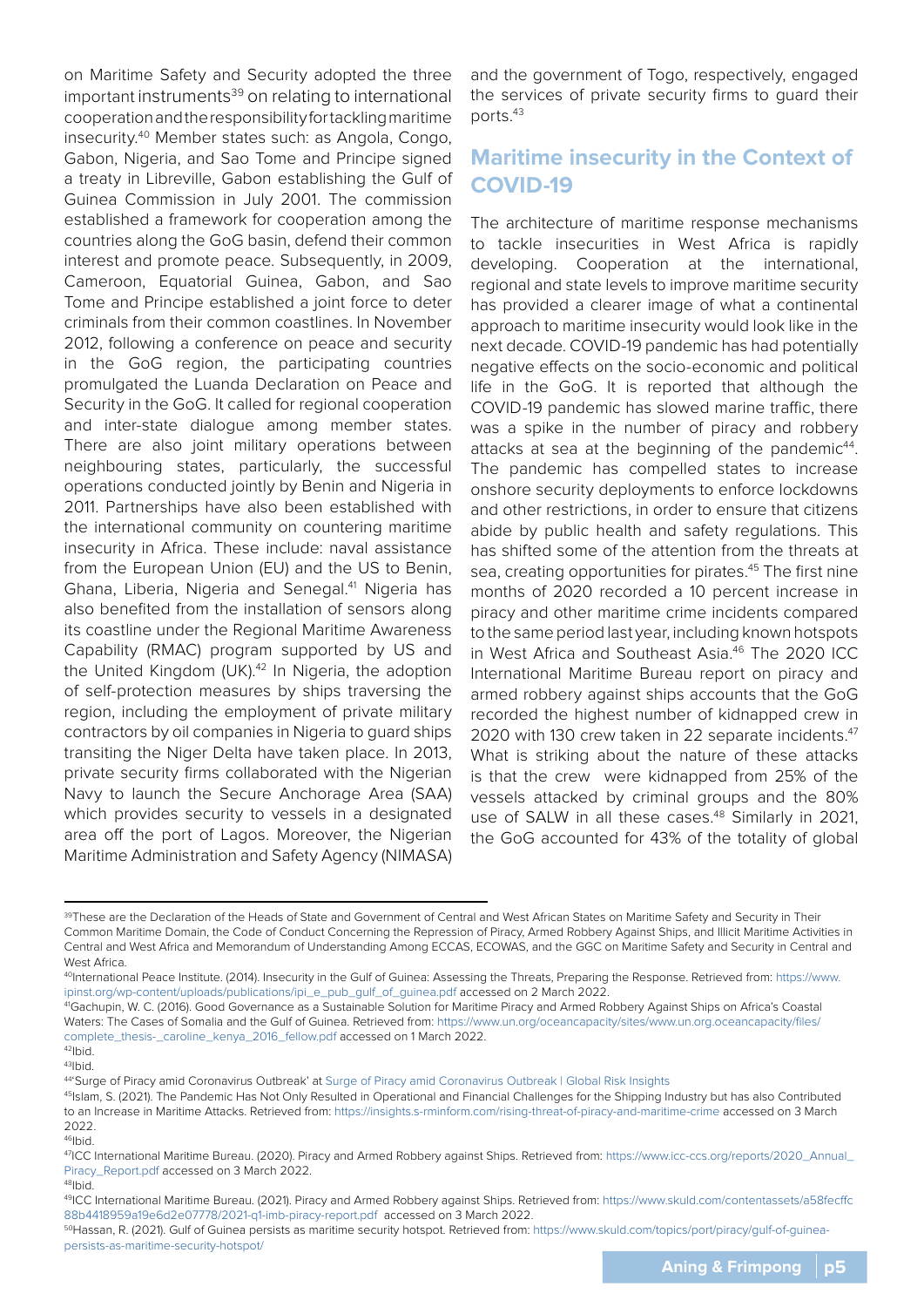maritime crimes comprising of 40 kidnapped crew.<sup>49</sup> The fatal attack on the container vessel "Mozart" on 23 January 2021 highlighted the urgency of the situation in the Gulf of Guinea.<sup>50</sup> Surge in maritime crimes amidst the pandemic is attributable to the preexisting structural issues in West African states. The impact of the pandemic consequentially exposed the vulnerabilities of these states and their capacities or otherwise to promote human security.

However, according to the Director of the ICC International Maritime Bureau, there has been a decline in the rate of piracy and armed robbery attacks in the Gulf of Guinea in 2021.<sup>51</sup> Yet, the reduction in maritime crimes in the GoG hinges on enhanced maritime security and response coordination measures adopted by national, regional and international authorities. Comparably, Nigeria reported four incidents in the first nine months of 2021, as against to 17 in 2020 and 41 in 2018.52 Likewise, crew kidnappings in the region have plummeted with only one crew member kidnapped in the third quarter of 2021 as compared to 31 crew members taken in five separate incidents during the third quarter of 2020.<sup>53</sup> Consequently, an unfolding shift in maritime security amidst the pandemic is that although policymakers and scholars had predicted that the pandemic will increase the rate of maritime insecurities in the GoG, the impact of Covid-19 has not led to any immediate maritime security challenges in addition to those already present in the region.<sup>54</sup> Although there are advances in controlling the spread of the pandemic, it is predicted that the economic impact is likely to increase poverty rates and income equality. In 2021, the World Bank stated that the outlook for emerging markets and developing economies will likely be dampened by the lasting legacies of the pandemic: erosion of skills from lost work and schooling; a sharp drop in investment; higher debt burdens; and greater

financial vulnerabilities. $55$  In the medium to long term, this will complicate regional and state security efforts in addressing existing criminal patterns, including piracy attacks against vessels operating throughout the Gulf of Guinea.<sup>56</sup>

In the wake of the pandemic, ongoing international, regional and national efforts to regulate illegal activities in West African waters have been no different from the status quo or already instituted mechanisms. In 2021, international partnerships with the United Nations Office for Drug Control (UNODC) assisted with legislative and regulatory frameworks in 16 coastal countries and also trained almost 2,000 judges, prosecutors and law enforcement officers.<sup>57</sup> The UNODC assisted Togo and Nigeria in achieving the first ever successful prosecution of piracy in the region 2021.58 In the case of Nigeria, the reduction in violent activities on Nigeria's coast was a collaborative effort, spearheaded by the Nigerian Maritime Administration and Safety Agency (NIMASA) and the Nigerian Navy's Deep Blue Project with the U.S and Danish Navy to procure an equipment needed to fight piracy.59 There was also the prosecution by a Federal High Court in Lagos in July 2021 of 10 men under a new law designed to combat the rising piracy in the Gulf of Guinea.<sup>60</sup> These continued efforts speaks to the unrelenting and sustained efforts even in the midst of the pandemic. To add to this, the state of maritime security in the GoG is enhanced by the requirement to adhere to international treaties, as well as mandates from the UN and the World Health Organization (WHO) on COVID-19 programs across these states.<sup>61</sup> These requirements contribute to the safety of crew members and citizens of the states in which their maritime activities are carried out.

<sup>&</sup>lt;sup>51</sup>International Chamber of Commerce. (2021). Piracy and armed robbery incidents at lowest level in decades, but IMB cautions against complacency. Retrieved from: https://iccwbo.org/media-wall/news-speeches/piracy-and-armed-robbery-incidents-at-lowest-level-in-decades-but-imb-cautionsagainst-complacency/

 $52$ Ibid.

<sup>53</sup>Ibid.

<sup>54</sup>Risk Intelligence. (2020). Maritime security and Covid-19: Impacts and Implications. Retrieved from: https://static1.squarespace.com/ static/5f3f8460cb3933732c1b3650/t/5f984316e606836d108ed586/1603814171548/Whitepaper+Maritime+Security+Post+Covid+Sep+2020\_sml.pdf accessed on 3 March 2020.

<sup>55</sup>World Bank. (June 8, 2021). The Global Economy: on Track for Strong but Uneven Growth as COVID-19 Still Weighs. Retrieved from: https://www. worldbank.org/en/news/feature/2021/06/08/the-global-economy-on-track-for-strong-but-uneven-growth-as-covid-19-still-weighs#:~:text=In%20the%20 longer%20term%2C%20the,burdens%3B%20and%20greater%20financial%20vulnerabilities.

<sup>56</sup>Risk Intelligence. (2020).

<sup>57</sup>Pecquet, J. (January 12, 2022). UN: Gulf of Guinea countries push anti-piracy resolution. The Africa Report. Retrieved from: https://www. theafricareport.com/165265/un-gulf-of-guinea-countries-push-anti-piracy-resolution/

<sup>58</sup>In July 2021, a Togolese court sentenced nine people to years of jail time for acts of maritime piracy.

<sup>59</sup>Ukpe, W. (January 6, 2022). Gulf of Guinea piracy: Tracking Nigeria's progress in 2021. Naira Metrics. Retrieved from: https://nairametrics.

com/2022/01/06/gulf-of-guinea-piracy-tracking-nigerias-progress-in-2021/ accessed on 3 March 2022.<br><sup>60</sup>The Federal High court handed 12-year prison sentences after they were captured in May 2020 during a forceful boarding vessel off the Ivorian coastline and kidnapping the crew member.

<sup>61</sup>Karasik, T. (2021). Gulf of Guinea pirates threaten region's security. Arab News. Retrieved from: https://www.arabnews.com/node/1943441 accessed on 3 March 2022.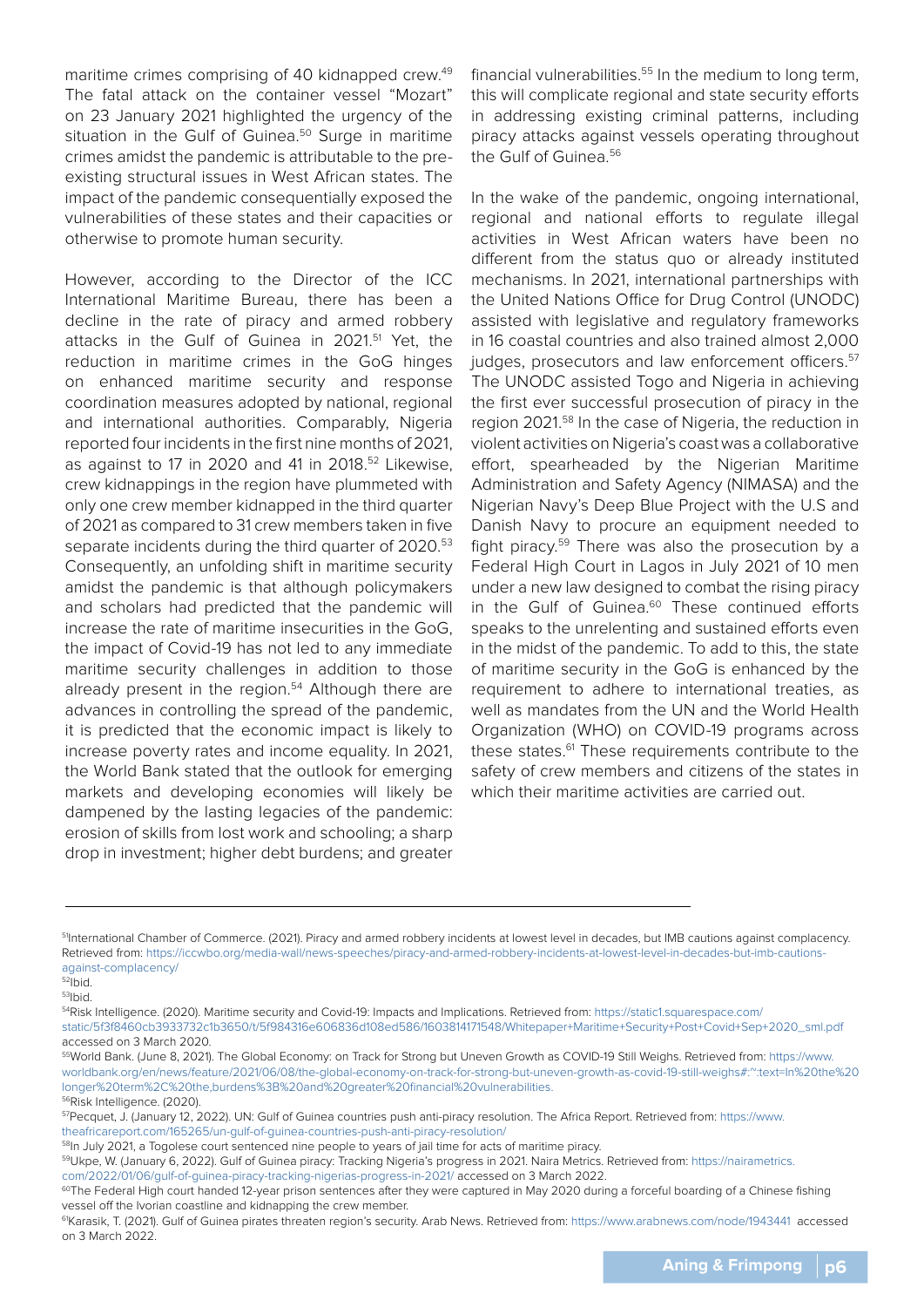# **Ghana's responses to COVID-19 and its impact on maritime insecurities**

With the outbreak of the pandemic, the security forces in Ghana were authorized to undertake covid-related duties. A highly securitized approach was adopted in the management of the Covid-19. These have been manifested by speech acts from the president and implementation of extraordinary measures including enacting of emergency law, namely Imposition of Restrictions Act (2020), Act 1012. Other measures included a 21-day partial lockdown in some urban areas; ban on public gatherings; closure of all air, sea and land borders; and closure of schools and religious institutions.

As the Covid-19 pandemic has been securitized in Ghana security institutions, including the navy, were integral stakeholders and played diverse support roles in the implementation of public health and security policies. Operation COVID Safety -the national security task force established to enforce the COVID-19 safety protocols and lockdown – was launched in March 2020 with a combined team of the police, the armed forces and other security agencies. The involvement of security forces especially the navy in such civic duties often brings to the fore other unintended consequences. There have been concerns about human rights violation, arbitrariness and excessive use of force in violent tactics being used by security personnel. These developments further undermine public trust and cast doubts about the professionalism of the security sector in the country.

With specific respect to the navy and the maritime space, Ghana Navy, through its operations at the landing beaches ensured that people did not gain unlawful entry into the country through unapproved routes by sea. Several arrests were made of people seeking to enter into the jurisdiction from Cote d'Ivoire and Togo.

### **Ghana Navy and institutional responses to Covid-19**<sup>62</sup>

In preparing to respond to the challenges, the Navy introduced measures to prepare them to undertake Covid-19 operations. These interventions, included among other:

- (a) Checking of temperature of personnel;
- (b) No hand shaking/hugging;
- (c) Regular washing of hands under running water;
- (d) Regular usage of alcohol-based hand sanitizer in the absence of running water;
- (e) Observing Social Distancing rules of two meters;
- (f) Wearing of facemasks at all times whilst at work;
- (g) Exercising regularly; and
- (h) Stay at home as much as possible

# **Initiating Pandemic responses within the maritime space**

In response to increasing high incidents of piracy, armed robbery at sea and other maritime related crimes reported in 2020, the Ghana Navy has intensified its patrol at sea $63$ . The intention is to dominate our sea areas, showing more presence at sea especially in the Eastern Naval Command (ENC) Area of Responsibility (AOR). A second ship has been asked to join the ENC duty ship to ensure the AOR is dominated. In addition, Naval Intelligence has intensified its covert beach combing activities in the less policed coastal areas whilst the Navy's Special Boat Services (SBS) Team have deployed in the same areas to conduct beach patrols. Currently, the Navy's available platforms and resources are not adequate to effectively and efficiently carryout the mentioned jobs. The need to maintain constant presence at sea with adequate endurance and speed of vessels cannot be over emphasized. Currently, the Navy's vessels endurance to remain at sea is limited. This cannot effectively combat the complex and dynamic pirate activity seen in the Gulf of Guinea.

The main focus of the Ghana Navy is to enhance its current capabilities in the wake of increasing maritime crimes in the Gulf of Guinea after the decommissioning of 4 of its ships in 2016. In this regard, Ghana announced her intention to procure 2 Offshore Patrol Vessels (OPVs) and other support patrol vessels that would mainly be deployed on protection of offshore oil and gas installations, maritime law enforcement and maritime safety and security. Additionally, they would be able to position the Navy to effectively deploy for Peace Support Operations including sea lift of land forces and conduct re-supply duties for peacekeeping missions. The procurement of the said vessels is yet to materialize.

It is envisaged that the most effective way to defeat

<sup>&</sup>lt;sup>62</sup>. The section below draws heavily on the works and guidance of the two Naval Officers mentioned below

<sup>63.</sup> I am most grateful to my colleague, Captain (GN) Solomon Asiedu Larbi, for his support and guidance and provision of materials for the subsequent sections.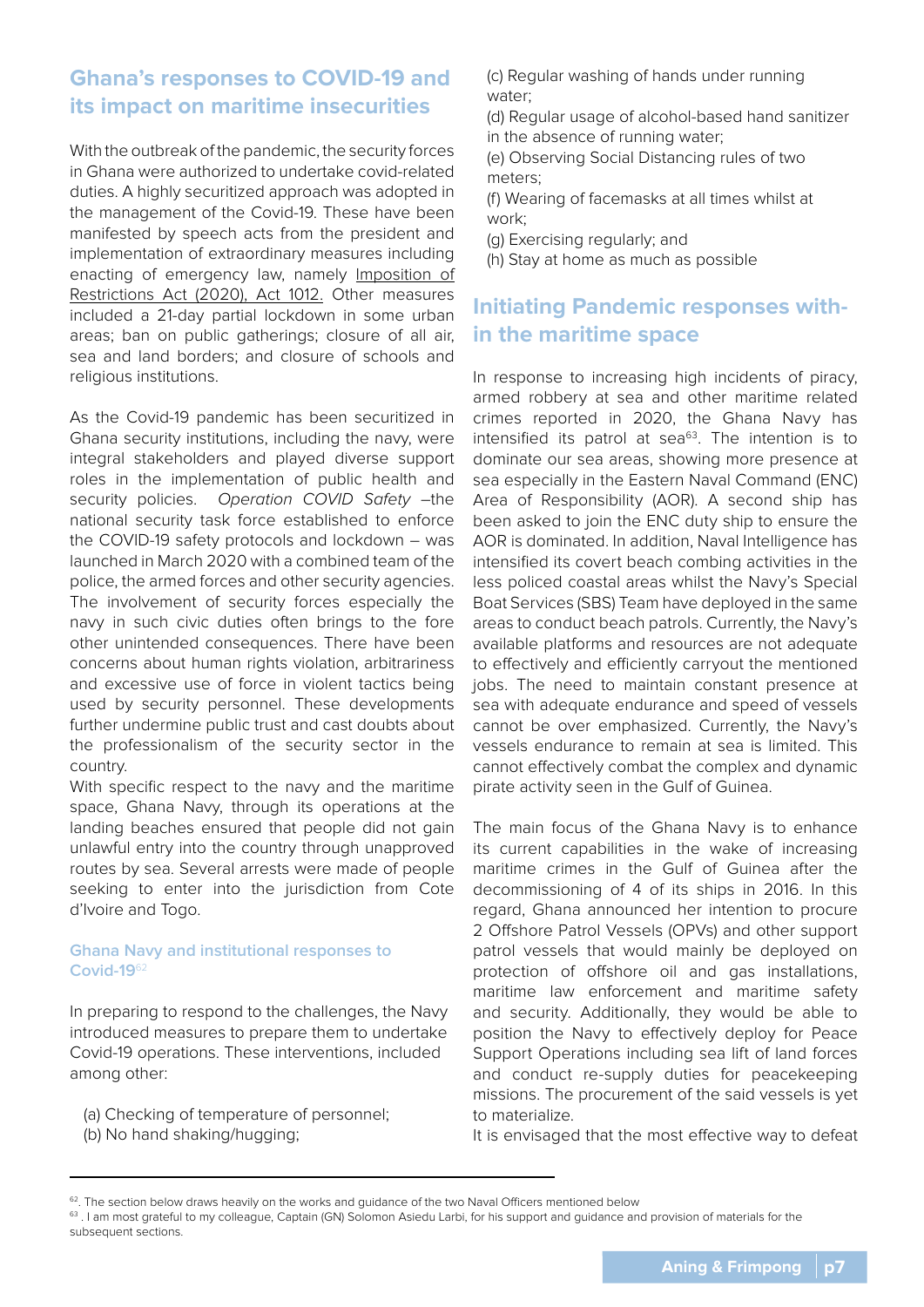piracy, armed robbery at sea, illegal trafficking, etc. is effective intelligence collection resources and efficient intelligence personnel. There is, therefore, the urgent need to train, equip and deploy Navy Intelligence and SBS teams along the coast of Ghana to conduct covert and overt operations to smoke out criminal gangs who use the coastal communities to launch their attacks at sea.

Whiles the Navy especially worked both in responding to infiltrations from the seas by individuals, it also institutes a more holistic approach to dealing with vessels in port. Among the several initiatives introduced by the Navy were $64$ :

(a) Boarding Teams and their compositions: These boarding teams were normally made up of 4-8 persons. According to interviewees, in cases where the vessels to be boarded were compliant, the boarding teams for inspections were normally made up of 4 to 5 persons. However, it was not in all situations that vessels and their crew were compliant. In some cases, they were either opposed to or non-compliant with the requests made by boarding teams. In such cases where there were possibilities of resistance or violence, the boarding teams could be increased from four up 7 or 8;

### (b) Types of vessels interrogated or boarded:

#### a. Tankers;

#### b. Commercial fishing vessels<sup>65</sup>; and

c.Artisanal fishing boats/canoes.This was a major aspect of the engagement<sup>66</sup>. Below, we provide figures that demonstrates the extent of operational challenges to the Ghana Navy in checking these boats/canoes even randomly taking into consideration the available logistics mentioned above. For the different categories of boats, there are the:

| i. Ali/Poli/Watsa canoes | 3,969 |
|--------------------------|-------|
| ii.Beach seine canoes    | 797   |
| iii.Set net canoes       | 1,852 |
| iv.Seine canoes          | 1,004 |
| v.Drift gillnet canoes   | 3450  |
| vi.Total                 | 8.072 |

(c) Pre-boarding Protocols:

Due to the contagious nature of the pandemic, the Ghana Navy instituted particular protocols with respect to pre-boarding protocols. These included among others:

(a) Hailing and/or initial interrogation of the tanker, commercial fishing vessel and artisanal boats or canoes to be inspected;

(b) An enquiry relating to the extent to which Covid-19 protocols are being observed?

(c) All crew to muster on open deck.

(d) To ensure constant oversight of the main vessel undertaking the inspection, two personnel at least must remain on board. These would usually comprise the Captain and one other personnel to remain at the bridge of the vessel;

(e) Prior to the boarding of the vessel to be boarded, the boarding team are assembled and given a briefing relating to the operation and procedures;

(f) Personnel are given thorough briefing on the significance of observing Covid-19 protocols;

(g) Inspection.; and finally

(h) Certifying that all personnel undertaking the operations are properly attired with the necessary personal protective equipment (PPEs)

<sup>&</sup>lt;sup>64</sup>. This section draws heavily on Capt. (GN) Derrick Attachie, 2021. Experience and Best Practices on the Impact of COVID-19 on the Conduct of Operations Against Maritime Crime'

<sup>&</sup>lt;sup>65</sup>. For an analyses of the industry and the dubious licensing regime, see, Licensed fishing vessels in Ghana unmasked as illegal Chinese fronts, 24 January 2022, https://www.primenewsghana.com/business/licensed-fishing-vessels-in-ghana-unmasked-as-illegal-chinese-fronts.html 66. O Gulbrandsen. 1986. 'Canoes in Ghana', Programme for Integrated Development of Artisanal

Fisheries in West Africa – IDAF GCP/RAF/ 192/DEN at https://www.fao.org/3/an076e/an076e.pdf; Zadok Kwame Gyesi. 2022. 'Reduce number of canoes in Ghana to 9,000 - Fisheries expert to govt', 18 August at https://www.graphic.com.gh/news/general-news/reduce-canoes-in-ghana-to-9- 000-fisheries-expert-to-govt.html . The current figure is 13,000 reduced from 16,000.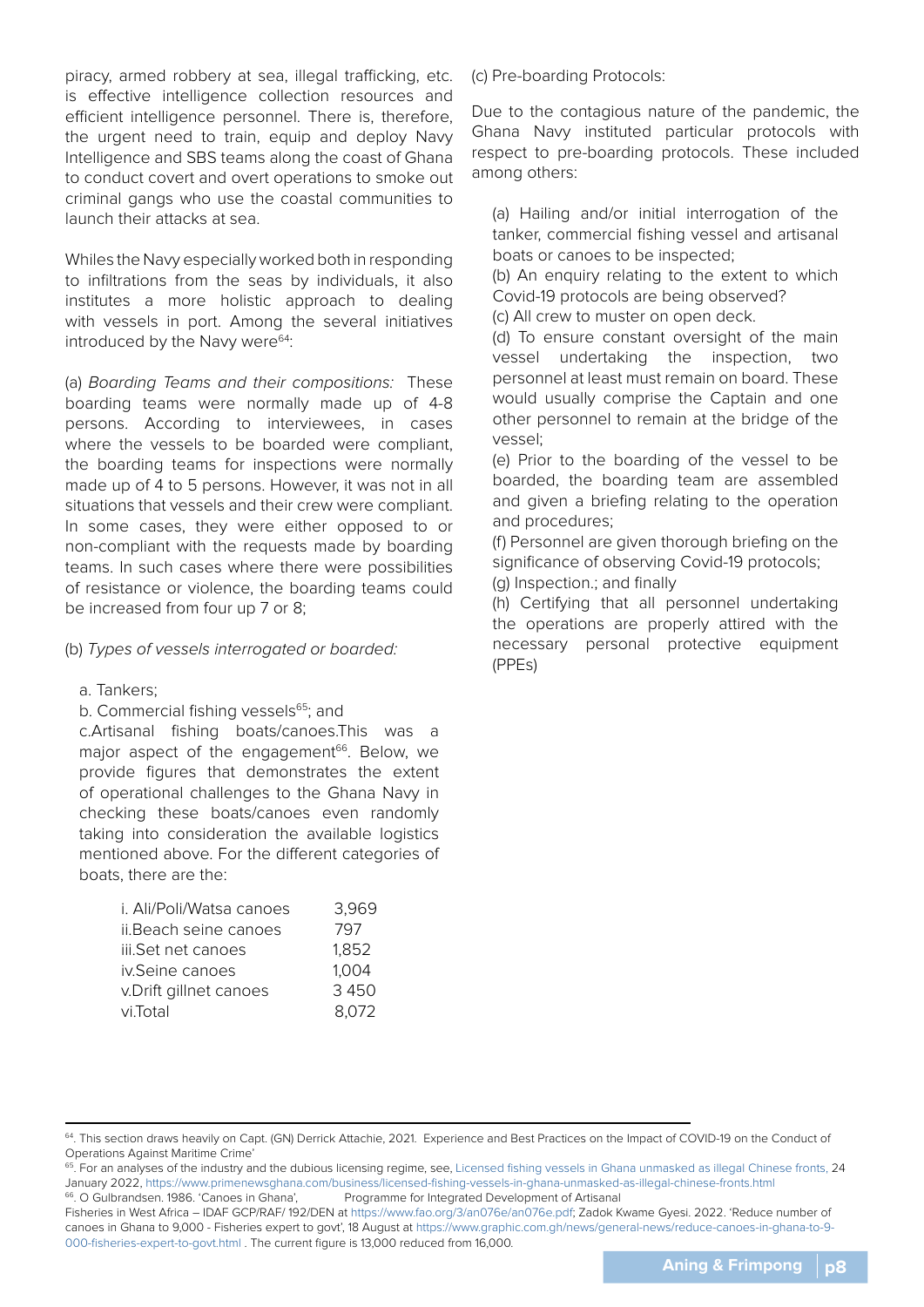### (D) The Boarding Phase

This involves several procedures among them:

(a) Guaranteeing that all crew assembled on open deck for proper checks to be undertaken;

(b) There is then the interrogation and inspection of documents of the vessels being checked, which is done at bridge;

(c) Critically, interrogations are undertaken and inspections done as to the extent to which the Covid-19 protocols are being adhered to;

(d) In cases where there is suspicion of the need to go further, there can be the inspection of ship's compartments when necessary; (e) There is then a general education on Covid-19 prevention given to crew; and (f) In cases where the vessel is arrested with its crew, it is then escorted to port under armed guard.

### (E) Post-Boarding Disinfection

In the aftermath of the boarding operations, teams go through specific protocols, including:

(a) post-boarding team disposal of used PPEs to designated labelled bins;

(b) Personnel are also made to wash hands with soap under running water in turns as they disembark from boat; and finally (c) The Sea boat and other equipment used are jet-sprayed with seawater and then disinfected.

### (F) Operations on Oil fields<sup>67</sup>

(a) Covid-19 test conducted on personnel, to safeguard their welfare and to ensure production. Nevertheless, production levels at the various oil-producing fields are also cut in the wake of the pandemic<sup>68</sup>;

(b) As a measure to control the disease and enforce existing protocols, those found to be infected are given a compulsory 14-day quarantine;

(c) In the aftermath of the quarantine period, a Covid-19 test is conducted and those found healthy released; and

(d) Personnel after checks are deployed to the oilfields.

### **Recommendations**

In view of the latest developments in maritime insecurities amidst the pandemic, the paper recommends the following in mitigating the incidences of maritime crimes in the sub-region at both state and REC levels:

a. Joint capacity building programmes should be periodically organized for security institutions to develop procedures, augment their skills and expertise as well as improve their interoperability in combatting maritime crimes in the GoG. Similarly, inter-agency collaborations should also be strengthened between statutory and non-statutory security institutions. This will be strategic for experience-sharing and the exchange of information on security issues that affect the coastlines.

b. Stringent penal and legislative measures on maritime piracy, maritime terrorism and the trafficking of illegal small arms and light weapons and contraband goods must be formulated and implemented to control such insecurities. In the same vein, judicial institutions must tighten the loose ends by expediently prosecuting crimes and armed attacks as delays in the prosecutions of such crimes and attacks due to judicial bureaucracies serve as a motivating factor for these armed groups in carrying out their activities.

c. Additionally, community policing must be instituted in hotspots of maritime crimes in the sub-region to foster relations between security institutions and community members. It will enable community members to better provide information on criminal activity in the coastal communities and also provide a community-wide network by which common concerns can be effectively addressed.

d. Lastly, safety requirements from international treaties and the WHO need to be adhered to GoG states. It is the responsibility of states to protect their citizens and that of others by ensuring vessels and crew operate within the health standards of the WHO pertaining to the pandemic.

68COVID-19 affected upstream oil and gas sector in 2020 – PIAC, May 19, 2021. At https://www.ghanabusinessnews.com/2021/05/19/covid-19 affected-upstream-oil-and-gas-sector-in-2020-piac/

<sup>&</sup>lt;sup>67</sup>. 'Impact of COVID-19 on Ghana's petroleum upstream sector', at Impact of COVID-19 on Ghana's petroleum upstream sector - Ghana Business News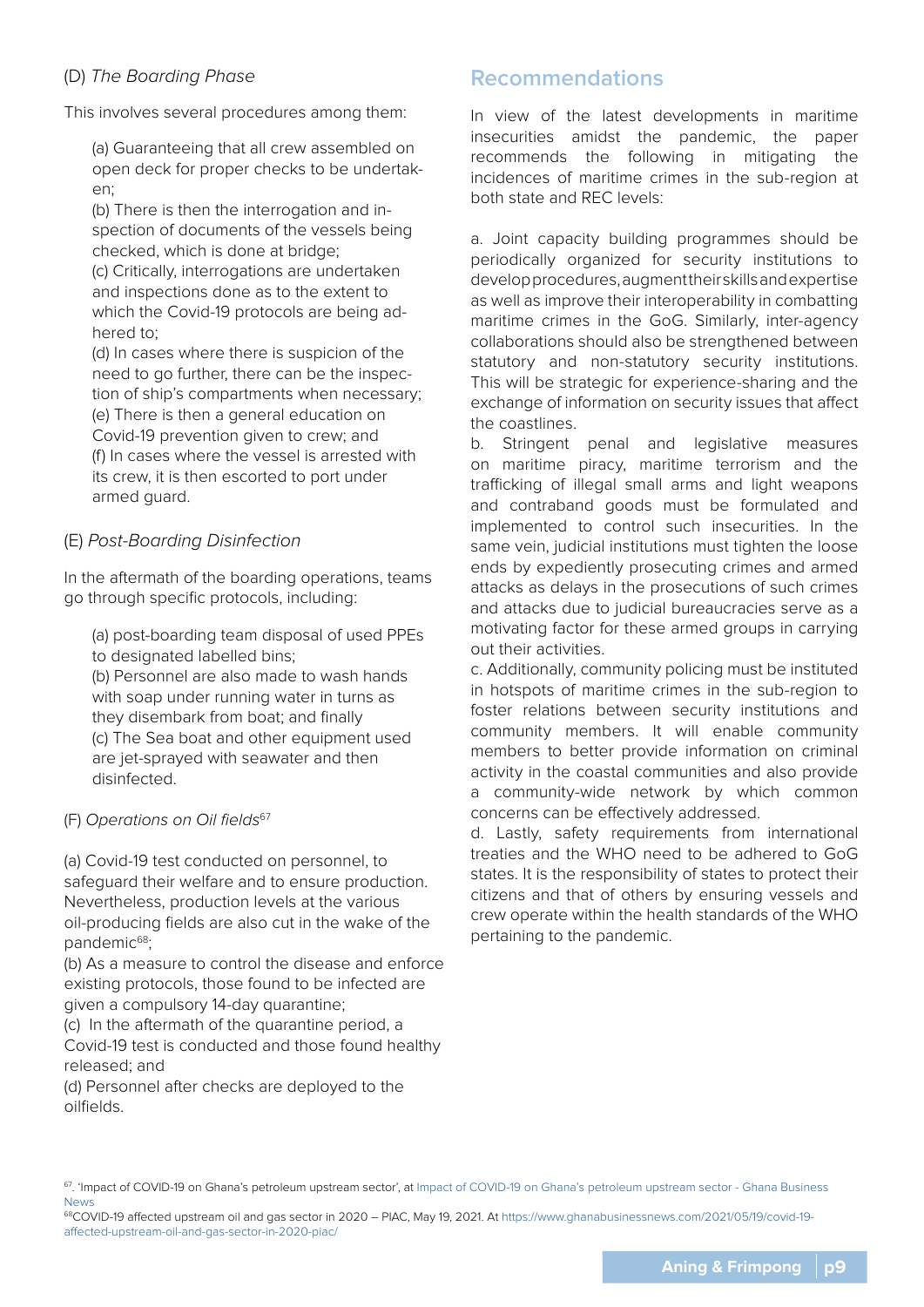# **Conclusion**

From the discussions above, the paper establishes that maritime insecurities in the GoG range from maritime inter-state disputes, maritime terrorism, piracy, trafficking of narcotics, people and illicit goods, arms proliferation, illegal fishing, environmental crimes, or maritime accidents and disasters. These maritime crimes have increasingly threatened the security architecture of the sub-region and resulted in the loss of lives and properties and also negatively impacted the economies of states. The causes of maritime insecurities in the GoG identified are internal factors such as weak governance structures, socio-economic inequalities, overexploitation and mismanagement of state resources and external factors such as the infiltration of FTFs who complicate the challenge of fighting local armed groups in the GoG. In response to these insecurities in the maritime domain of West African states, there have been a number of international, regional and state preventive and counter mechanisms to address the plethora of maritime crimes. Despite the instrumental nature of these efforts, the region still battles with ongoing piracy, kidnapping and armed robbery on the high seas. The emergence of the COVID-19 pandemic stifled political and socio-economic advancements in West Africa. It also reshaped the security landscape of Africa in a way that demands innovative, strategic and coordinated measures to mitigate insecurities. In addition, the paper argued from one stance that a change in the nature of maritime insecurities and the emergence of the COVID-19 pandemic may have either overshadowed or improved the collaborated efforts by RECs and states seen across the sub region. It also examined empirical evidences from the experience of Ghana and the naval force in securing the state's maritime domain in the wake of the COVID-19 pandemic. The paper recommends that the spectre of these maritime crimes require states and RECs in the sub region to transform their security institutions to respond appropriately and effectively to the non-traditional security implication of COVID-19.

#### **About the Centre**

#### **About the Project**

in the Gulf of Guinea. Knowledge-based products highlighting key maritime security issues are part